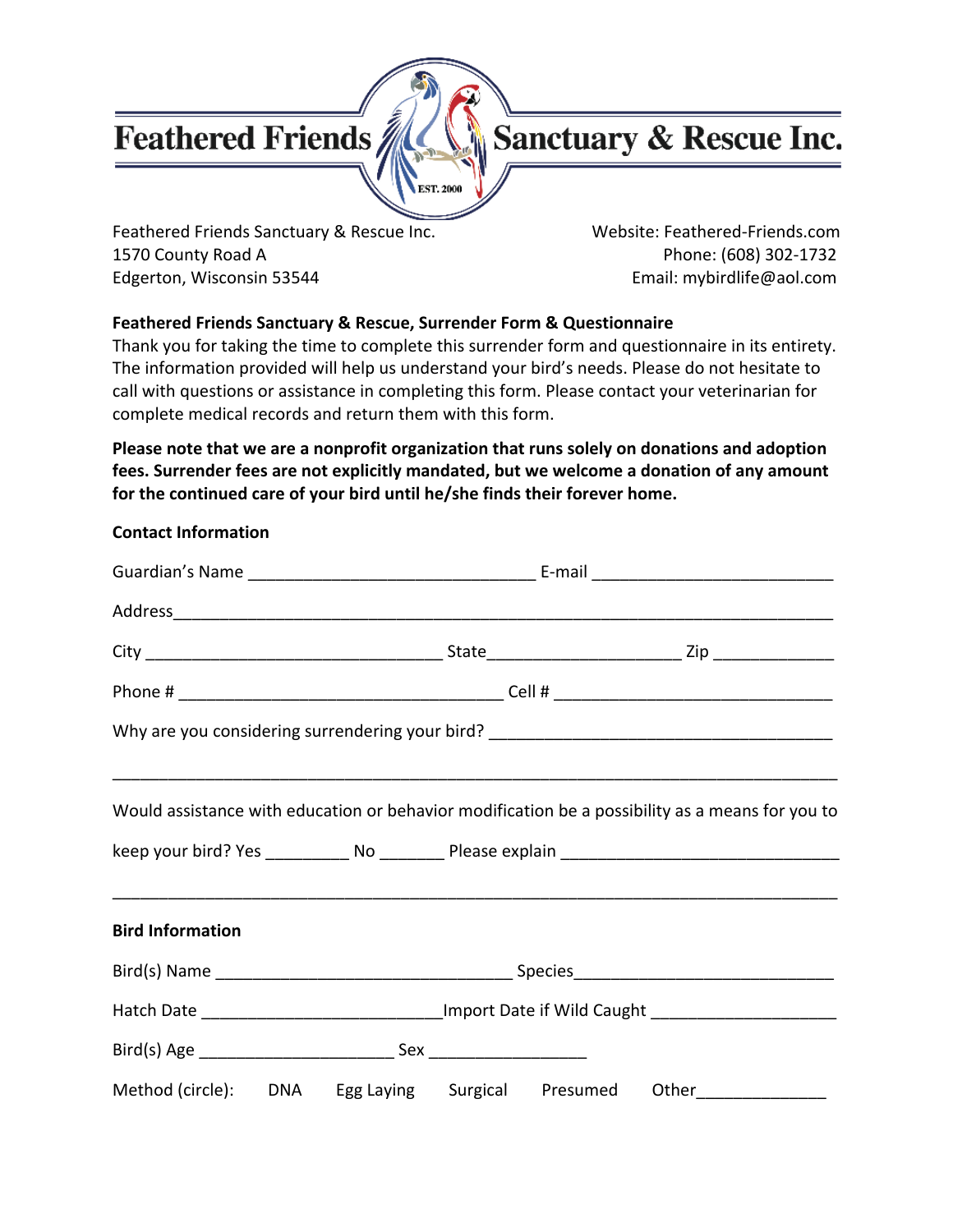| <b>Feathered Friends</b>                                                                     |           | <b>Sanctuary &amp; Rescue Inc.</b>                                                                  |
|----------------------------------------------------------------------------------------------|-----------|-----------------------------------------------------------------------------------------------------|
|                                                                                              | EST. 2000 |                                                                                                     |
| Feathered Friends Sanctuary & Rescue Inc.<br>1570 County Road A<br>Edgerton, Wisconsin 53544 |           | Website: Feathered-Friends.com<br>Phone: (608) 302-1732<br>Email: mybirdlife@aol.com                |
|                                                                                              |           |                                                                                                     |
| Where did you acquire your bird? (circle): Pet Store Breeder Shelter Bird Club               |           |                                                                                                     |
|                                                                                              |           |                                                                                                     |
|                                                                                              |           | Please provide contact information for your bird's breeder, pet shop, or previous guardian:         |
|                                                                                              |           | Contact name ___________________________________Store/Organization ________________________________ |
|                                                                                              |           |                                                                                                     |
|                                                                                              |           |                                                                                                     |
|                                                                                              |           |                                                                                                     |
|                                                                                              |           | Health Information (If possible, please obtain complete vet records and attach to this form.)       |
|                                                                                              |           |                                                                                                     |
|                                                                                              |           |                                                                                                     |
|                                                                                              |           |                                                                                                     |
|                                                                                              |           |                                                                                                     |
|                                                                                              |           |                                                                                                     |
|                                                                                              |           |                                                                                                     |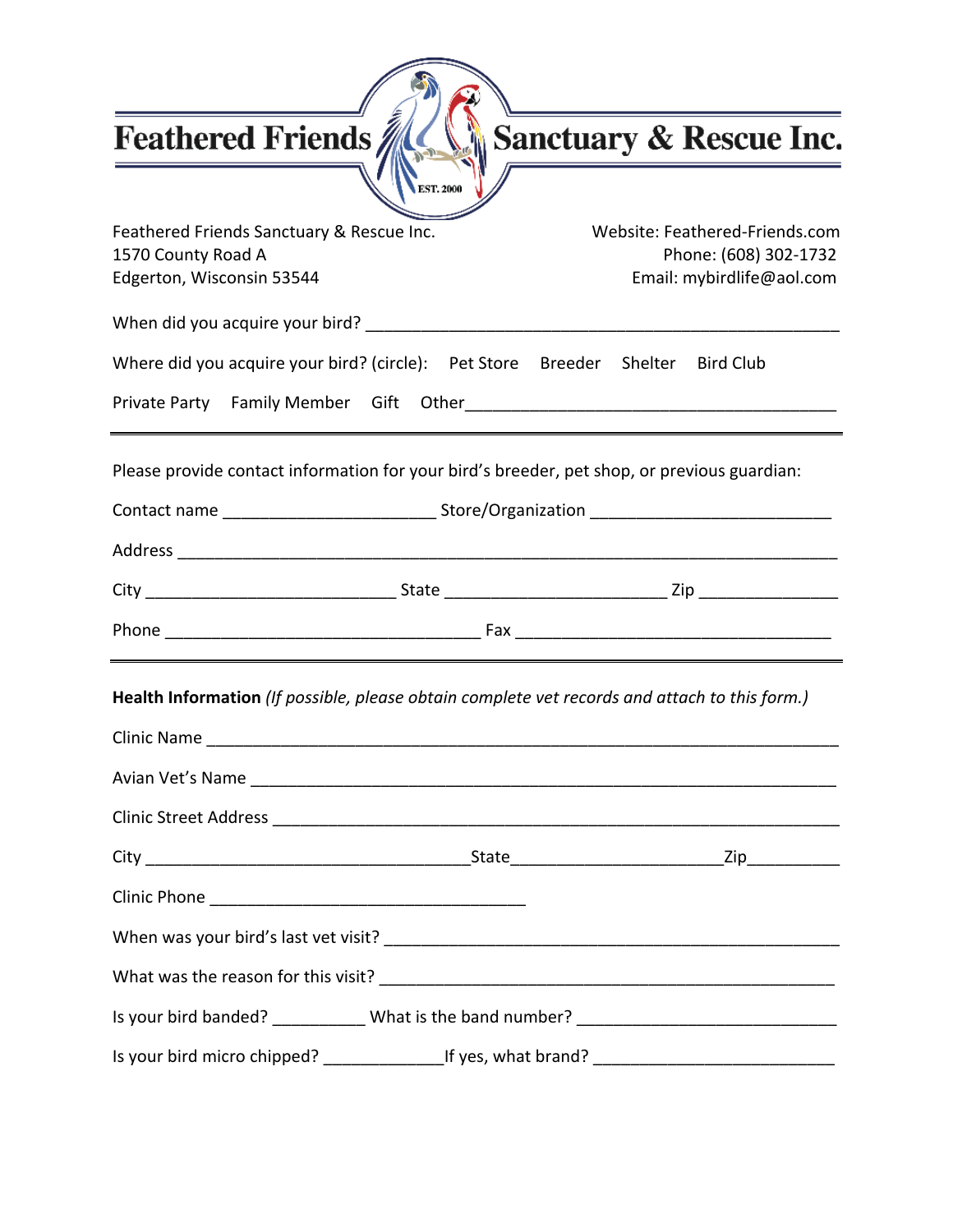Feathered Friends Sanctuary & Rescue Inc.

| Feathered Friends Sanctuary & Rescue Inc.<br>1570 County Road A<br>Edgerton, Wisconsin 53544        | Website: Feathered-Friends.com<br>Phone: (608) 302-1732<br>Email: mybirdlife@aol.com |
|-----------------------------------------------------------------------------------------------------|--------------------------------------------------------------------------------------|
|                                                                                                     |                                                                                      |
| Does your bird have any disabilities or sustained any injuries? _________ If yes, please explain    |                                                                                      |
| Has your bird ever had any surgeries? __________________If yes, please explain ____________________ |                                                                                      |
| Has your bird ever been treated for any diseases or medical conditions? _____________ If yes,       |                                                                                      |
| Has your bird ever taken any medication? _____________If yes, please list and give reason _________ |                                                                                      |
| Has your bird ever been on herbal or other alternative therapies? ______________ If yes, please     |                                                                                      |
| <b>Diet Information</b>                                                                             |                                                                                      |
|                                                                                                     |                                                                                      |
|                                                                                                     |                                                                                      |
| <b>Behavior</b>                                                                                     |                                                                                      |
| Is your bird comfortable being handled? ________ Please explain ___________________________________ |                                                                                      |

 $\widehat{\mathbb{R}}$ 

**EST. 2000** 

\_\_\_\_\_\_\_\_\_\_\_\_\_\_\_\_\_\_\_\_\_\_\_\_\_\_\_\_\_\_\_\_\_\_\_\_\_\_\_\_\_\_\_\_\_\_\_\_\_\_\_\_\_\_\_\_\_\_\_\_\_\_\_\_\_\_\_\_\_\_\_\_\_\_\_\_\_\_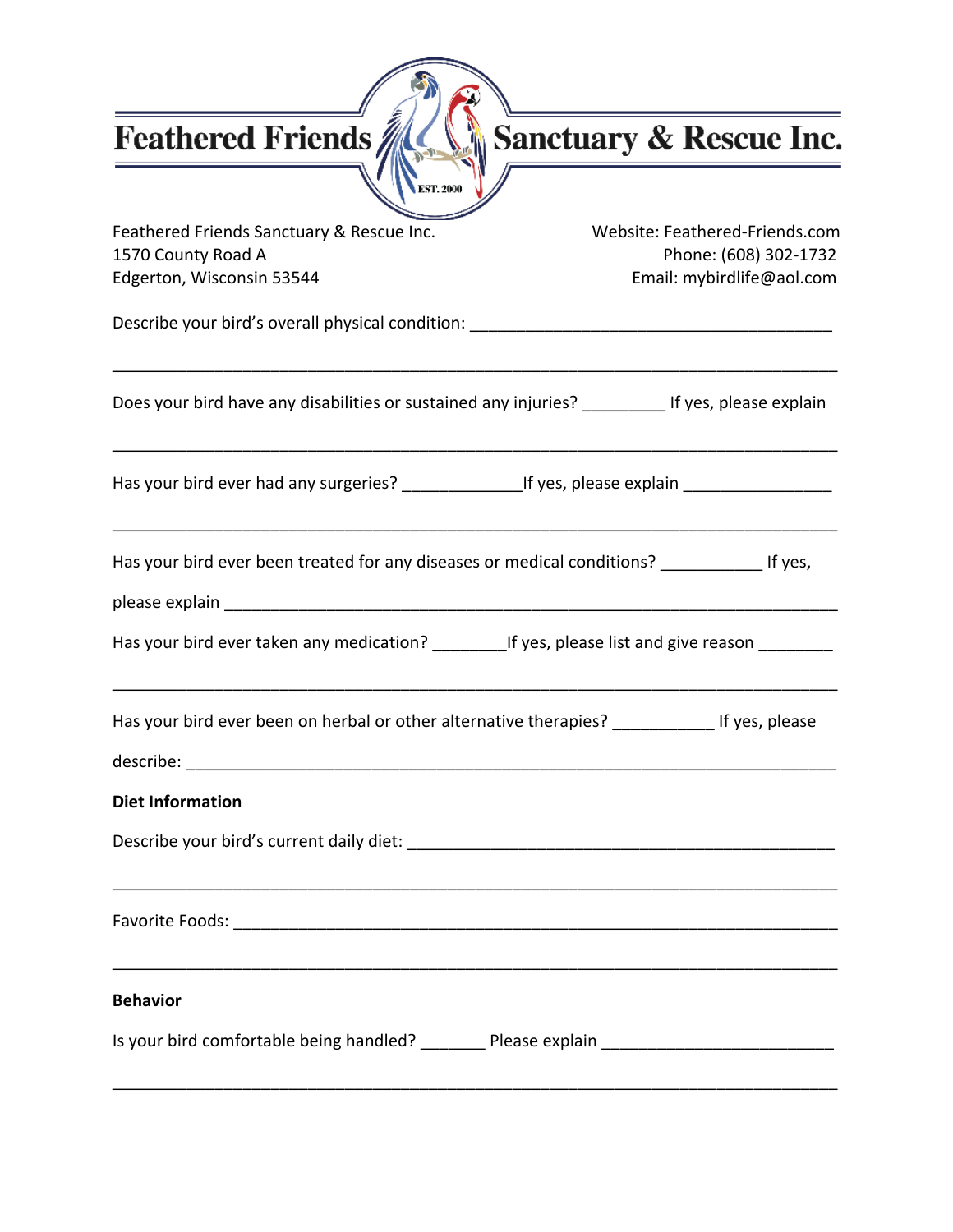Sanctuary & Rescue Inc.

| Feathered Friends Sanctuary & Rescue Inc.<br>1570 County Road A                                                                                                                                                               | Website: Feathered-Friends.com<br>Phone: (608) 302-1732 |  |  |  |
|-------------------------------------------------------------------------------------------------------------------------------------------------------------------------------------------------------------------------------|---------------------------------------------------------|--|--|--|
| Edgerton, Wisconsin 53544<br>Email: mybirdlife@aol.com                                                                                                                                                                        |                                                         |  |  |  |
| Does your bird step up for new people? Department of the state of the state of the Decker of the Decker of the                                                                                                                |                                                         |  |  |  |
| Does your bird like being petted or touched? Please explain ____________________                                                                                                                                              |                                                         |  |  |  |
| Are there any other birds or pets in your home? If yes, please list (breeds etc.)                                                                                                                                             |                                                         |  |  |  |
| Does your bird get along with other birds or pets? ____________ If yes, please describe: _______                                                                                                                              |                                                         |  |  |  |
| Does your bird like children? ________ please explain ___________________________                                                                                                                                             |                                                         |  |  |  |
|                                                                                                                                                                                                                               |                                                         |  |  |  |
| Does your bird like visitors in the home The Please explain                                                                                                                                                                   |                                                         |  |  |  |
| Does your bird have any known behavioral problems (e.g., screaming, plucking, chewing, biting,                                                                                                                                |                                                         |  |  |  |
|                                                                                                                                                                                                                               |                                                         |  |  |  |
| Is there anything that your bird is afraid of or dislikes (brooms, vacuums, kids, dogs, noises,                                                                                                                               |                                                         |  |  |  |
| colors, etc.)? The rest of the set of the set of the set of the set of the set of the set of the set of the set of the set of the set of the set of the set of the set of the set of the set of the set of the set of the set |                                                         |  |  |  |

 $\widehat{\mathbb{R}}$ 

'n

**EST. 2000** 

\_\_\_\_\_\_\_\_\_\_\_\_\_\_\_\_\_\_\_\_\_\_\_\_\_\_\_\_\_\_\_\_\_\_\_\_\_\_\_\_\_\_\_\_\_\_\_\_\_\_\_\_\_\_\_\_\_\_\_\_\_\_\_\_\_\_\_\_\_\_\_\_\_\_\_\_\_\_